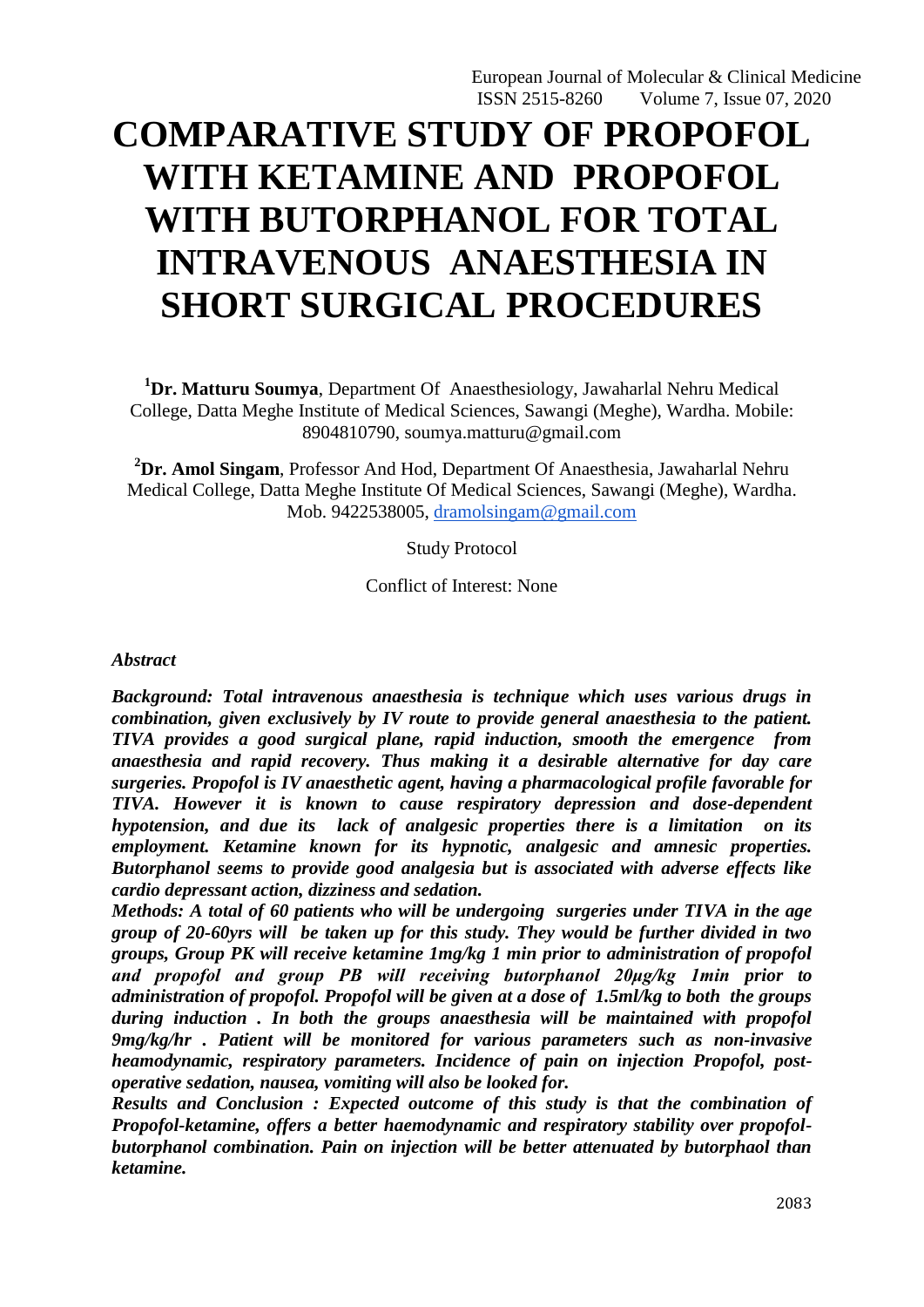*Keywords : Total intravenous anaesthesia, Propofol, Ketamine, Butorphanol, heamodynamic and respiratory parameters*

# **INTRODUCTION**

**BACKGROUND:** Total intravenous anaesthesia (TIVA) is a type of general anaesthesia technique in which a combination of anaesthetic drugs are used and each drug has its own distinguishing role. As the name TIVA itself is self-explanatory, states that all the agents that are used are given exclusively by IV route.[1] The knowledge perceived from various studies on TIVA state that the agents used must have certain pharmacological features such as rapid clearance rate and a little to no delay between change in infusion rates, plasma levels and actions. Major advantage of TIVA is that it lets in rapid induction, a good plane of surgical stage of anaesthesia and on the stop of surgery TIVA allows a clean emergence and early recovery.[2]

TIVA overcomes a number of negative aspects of conventional inhalation anaesthesia by the following ways.

- 1. Volatile anaesthetic agents such as sevoflurane, isoflurane and nitrous oxide use is negligible in TIVA, thus causing minimal Operation theatre pollution. Certain studies have shown that these inhalation agents have hazardous effects on operating room personnel, such as bone marrow depression, an increased incidence of miscarriage.
- 2. vaporisers use can be considerably reduced.
- 3. The components of TIVA can be regulated independently as the need of each component changes during surgery.
- 4. Gives a better surgical field to the surgeon by avoiding distension of air filled spaces.[2]

Propofol is a more recent IV anaesthetic agent, possessing a pharmacological profile beneficial for TIVA. It already has a massive reputation for induction and upkeep of anaesthesia for short duration surgeries[3] Propofol is considered a pleasant induction agent for most patients. Propofol is considered eminently suitable for infusion since it has a high profile of surgical clearance rate thus a rapid decline in blood concentration and a speedy recovery from anaesthetic state. Propofol due to its rapid clearance property and as it does not leave residual CNS effects[2] makes it a popular choice for maintaining anaesthesia in short surgical procedures or day care surgeries under TIVA.However it cannot be used as a sole anaesthetic agent due its hypotensive effect and its property to depress the respiratory drive. Propofol is not known to provide any analgesia thus an additional agent is needed for analgesia.[4]

Ketamine a phencyclidine group of drug ,a water soluble intravenous anaesthetic agent. It is the only intravenous anaesthetic which has hypnotic, analgesic and amnesic properties thus making it a complete anaesthetic agent .[5] Ketamine has certain limitations like its property to increase MAP. Thus neither propofol nor ketamine can be used as sole anaesthetic agents as Propofol reduces mean arterial pressure and ketamine increases them in contrast.

Butorphanol synthetic agonist-antagonist opioid is used along with Propofol to provide analgesia, other key positive characters of butorphanol are its minimal potential for toxicity and abuse.[6] Thus making it feasible for tiva. Butorphanol also provides good analgesia but is associated with adverse effects like cardiodepressant action, dizziness and sedation.[7]

**Rationale:** Ketamine even though it has all features of an ideal anaesthetic agent it has more potential for abuse and on the other hand butorphanol is a potent analgesic agent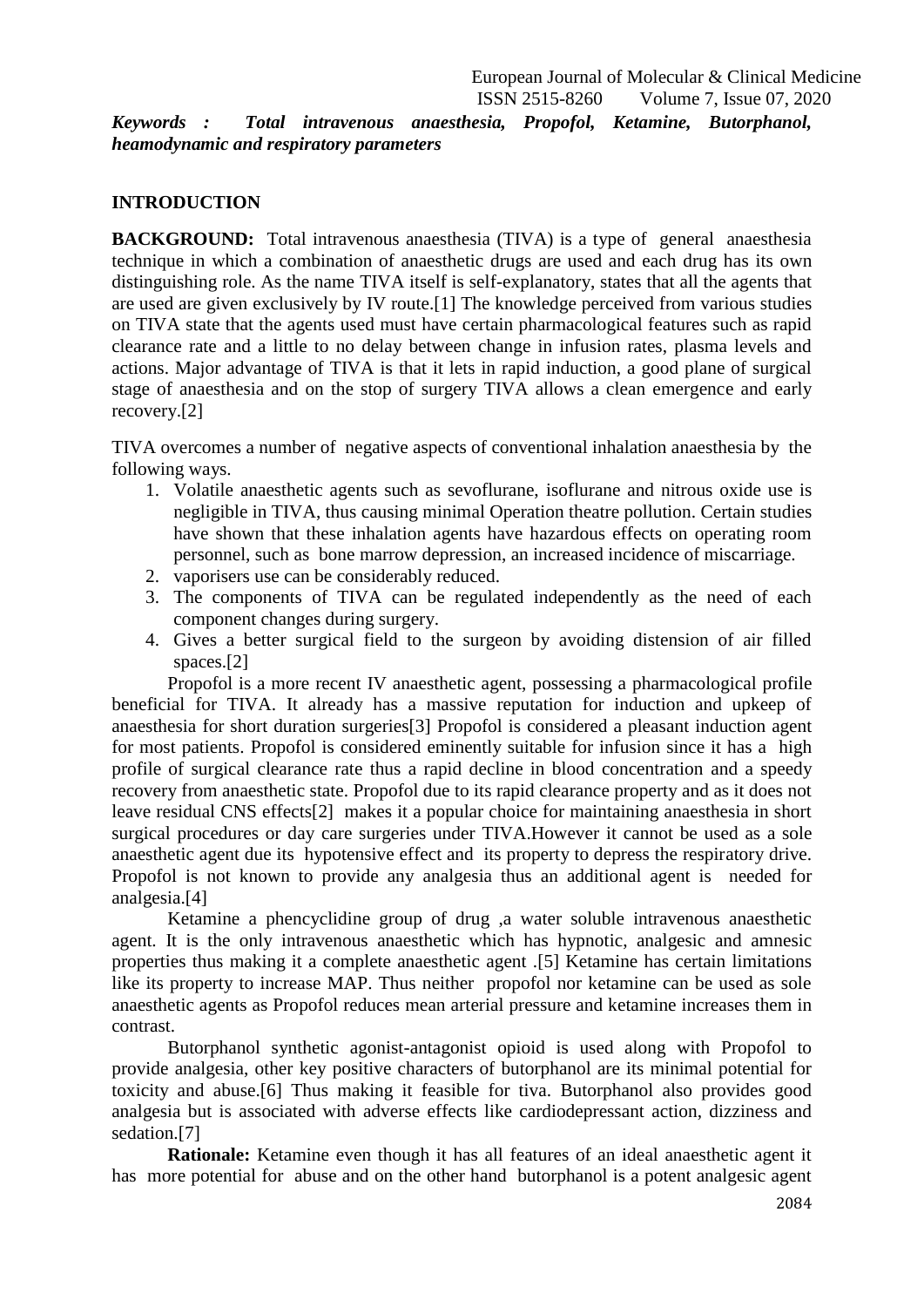and has a very low potential for abuse ,it does have drawbacks like cardiodressent action, dizziness. Thus we would like to compare and see which is more stable hemodynamically and for respiratory stability.

# **AIM AND OBJECTIVES**

The aim of this prospective comparative randomised study is comparing the effects of administering propofol with ketamine and propofol with butorphanol for total intravenous anaesthesia in short surgical procedures.

# **Primary objective of the study is**:-

1. To compare haemodynamic and respiratory stability.

## **Secondary objectives of the study are**:-

To compare the two drugs i.e. ketamine, butorphanol with propofol for

- 1. The effect of abolishment of pain (caused by propofol).
- 2. Incidence of post-operative sedation.
- 3. Incidence of postoperative nausea and vomiting.

# **MATERIALS AND METHODS**

## **Study design:**

- 1. Study period :2 years
- 2. Study area : department of anaesthesiology JNMC &AVBRH.
- 3. Study design : prospective comparative randomised study.
- 4. Study population: Patients, 20-60yrs of age of either gender.

#### **Study Settings**

After the approval of the ethics and screening committee of Jawaharlal Nehru Medical College, DMIMS (DU), Acharya Vinoba Bhave Rural Hospital (AVBRH), Datta Meghe Institute of Medical Sciences, Sawangi (M), Wardha. This study will be conducted on 60 individuals.

Written and informed consent will be obtained from all the patients prior to procedure.

# **PARTICIPANTS:**

#### **Inclusion criteria**:

- 1. Patients aged between 20- 60years of either gender
- 2. ASA Class I & II patients.
- 3. All the patients willing to give informed written consent
- 4. Duration of surgical procedure- 15mins to 30 mins

## **Exclusion criteria**:

- 1. ASA Class III and above
- 2. Parents /Guardian's refusal
- 3. Age :  $\langle 20 \& 50 \rangle$  years (male or female)
- 4. Patients having allergy to drugs
- 5. Duration of Surgical procedure: > 30 mins
- 6. Those patients who require muscle relaxation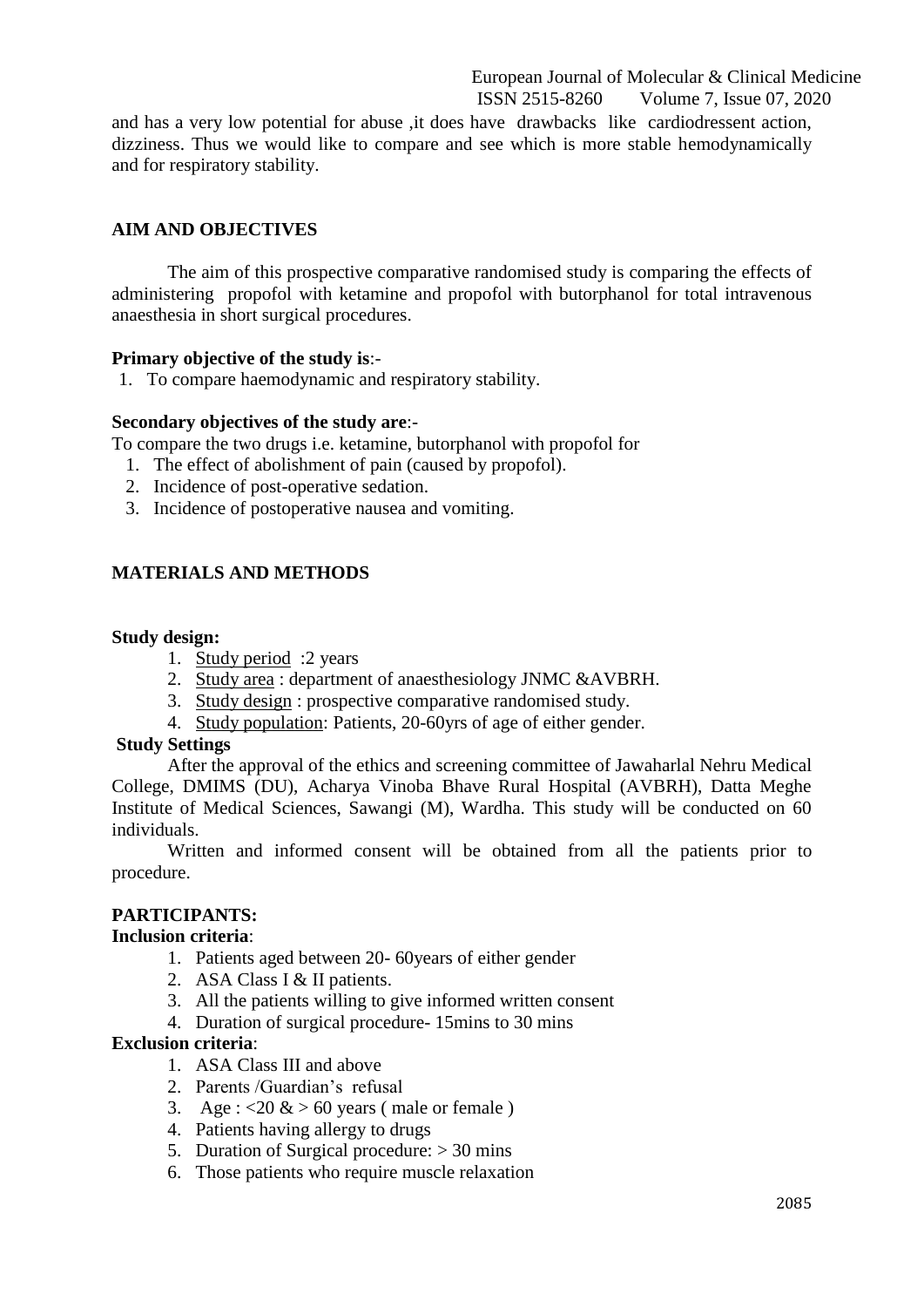- 7. patients with anticipated difficult mask
- **8.** Patients with comorbidities such as cardiac diseases, and on thyroid medications

## **DATA SOURCE/ MEASUREMENTS**

Data source: AVBRH, Sawangi Meghe, Wardha.

Data measurement:

- 1. Heamodynamic parameters : HR,SPo2,Systolic bp, Diastolic bp, MAP
- 2. Respiratory parameters: Respiratory rate, tachypnea, respiratory effort.
- 3. Pain on injection with propofol
- 4. Incidence of post op sedation by using ramsayscore
- 5. Incidence of post op nausea and vomiting.

#### **MATERIALS REQUIRED:**

**2.** Drugs - glycopyrolate, Midazolam, fentanyl,butorphenol,Propofol .

#### **Sample Size & Design:**

Sample size is calculated using WWW.OpenEpi.com .The mean MAP after 10 mins of induction is taken to be  $88.30$  (+or -) 6.77 keeping power at  $80\%$  an alpha of  $0.05$ , and a 10% difference in mean MAP between the two groups, a sample size of 60 patients will required. The patients selected will be divided into two groups of 30 each randomly.

60 patients of belonging to age group of 20- 60 years fulfilling all the inclusion and exclusion criteria and posted for surgery under TIVA are divided into two groups ( i.e.30mins in each groups ) as follows:

**Group PK**(n-30) : will be receiving propofol-ketamine **Group PB** (n-30) : will be receiving propofol-butorphanol

#### **PREOPERATIVELY:**

Pre operatively a through history taking and general examination will be done for all the patients. The procedure will be explained and written consent will be taken. Patients will be kept NBM overnight prior to the day of procedure. Vitals like PR (pulse rate), RR (respiratory rate), oxygen saturation  $(SpO<sub>2</sub>)$ , BP and ECG will be evaluated in pre-operative room. The selected patients will allocated into one of the two groups of 30 each .Before the commencement of TIVA, patients will be instructed on the methods of study. Monitors will be connected and baseline values of heart rate, blood pressure , respiratory rate and oxygen saturation will be noted .

### **METHODOLOGY**

A total of 60 patients in the age group of 20–60 years patients, who will be undergoing surgeries under total intravenous anaesthesia, will be enrolled in the study. After obtaining written in- formed consent,

After entering the procedure room an Infusion line with 18 gauge cannula will be started, monitors will be attached to patients for continuous monitoring of HR, electrocardiogram, non-invasive blood pressure and oxygen saturation (Spo2)

Patients will be randomly administered one of the two different sedative infusions propofol-ketamine (group k;  $n = 30$ ) or Propofol-butorphanol (group b;  $n = 30$ ). Patients will receive standardized premedication in the form of inj. Glycopyrrolate 0.2mg and inj.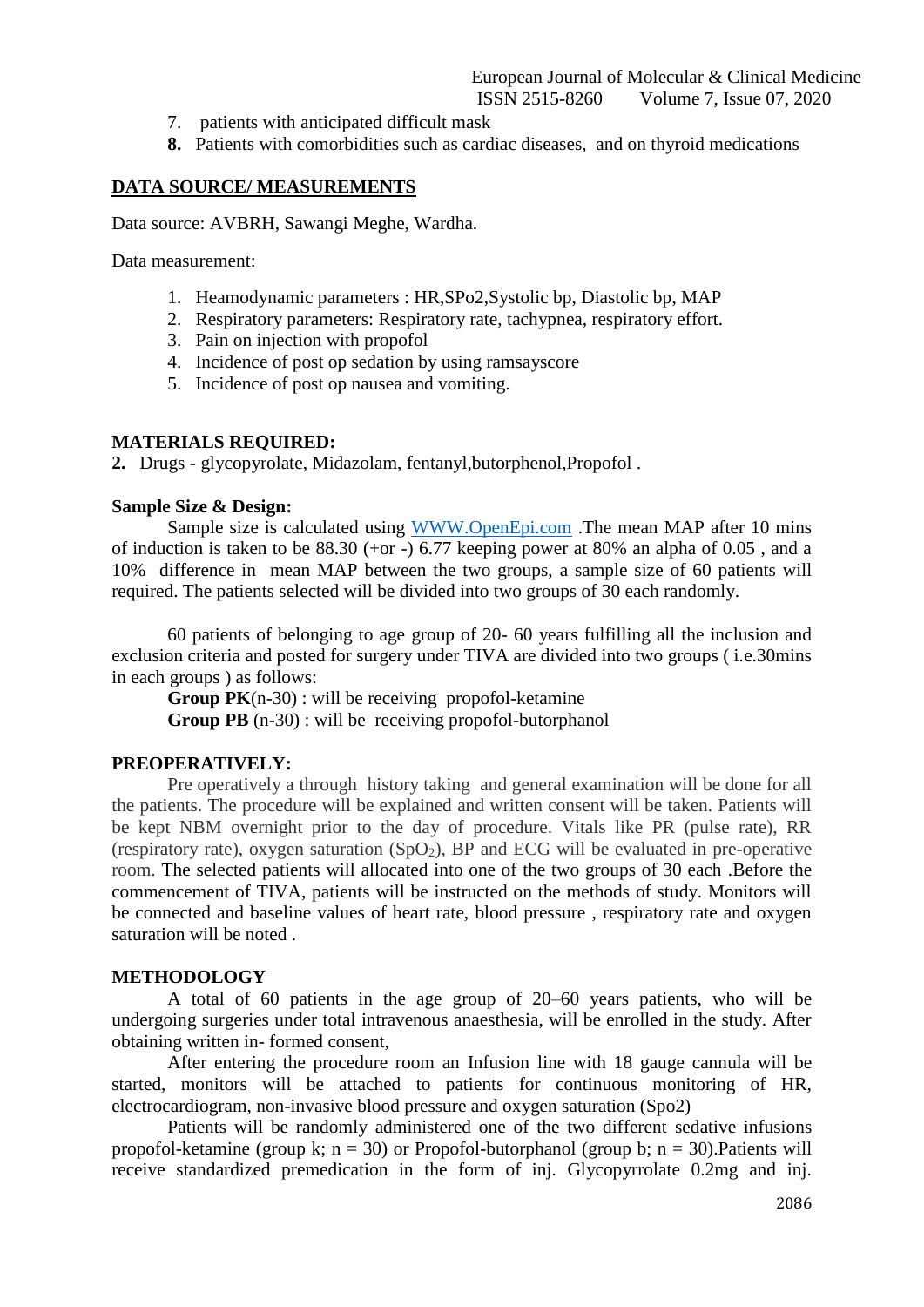Midazolam 2mg iv Once in the operating theatre 2 mins prior to administration of propofol., Anaesthesia will be induced with propofol- ketamine in group K and with propofol butorphanol in group B with appropriate dosage according to body weight. standard monitoring will be done with the help of pulse oximetry, ECG, and NIBP at regular intervals.

Group PK will receive ketamine1mg/kg 1 min prior to administration of propofol and propofol 1.5mg/kg as inducing agent and group PB will receive butorphanol 20μg/kg 1min prior to administration of propofol and then propofol 1.5mg /kg. In both the groups anaesthesia will be maintained with propofol 9mg/kg/hr . Haemodynamic parameters such as heart rate, SBP, DBP and respiratory parameters such as respiratory rate and spo2 will be monitored at baseline, immediately after induction and in the post induction period after at 5,10,20,30 minutes. Respiratory efforts ie presence of laboured breathing ,with respect to presence or absence of nasal flaring, use accessory muscles for respiration and chest rise. Incidence of tachypnea ie more than 20 breaths per minute will also be compared between the two groups.

While injecting propofol, Pain on injection will be noted by vocal response, facial grimace, arm withdrawal or tears suggesting.

Incidence of Sedation will be assessed in post-operative period using standard sedation score, Ramsay hunt sedation scoring.

| <b>LEVEL OF ACTIVITY</b>                                                          | <b>POINTS</b> |
|-----------------------------------------------------------------------------------|---------------|
| Patient anxious, agitated or restless                                             |               |
| Patient cooperative, orientated and tranquil                                      | 2             |
| Patient responding only to verbal commands                                        | 3             |
| Patient with brisk response to light glabella tap or loud<br>auditory stimulus    | 4             |
| Patient with sluggish response to light glabella tap or loud<br>auditory stimulus | 5             |
| Patient with no response to light glabella tap or loud<br>auditory stimulus       | 6             |

## Table 1 - Ramsay scale for the assessment of the level of sedation

Incidence of Post-operative nausea and vomiting will be noted in both the groups.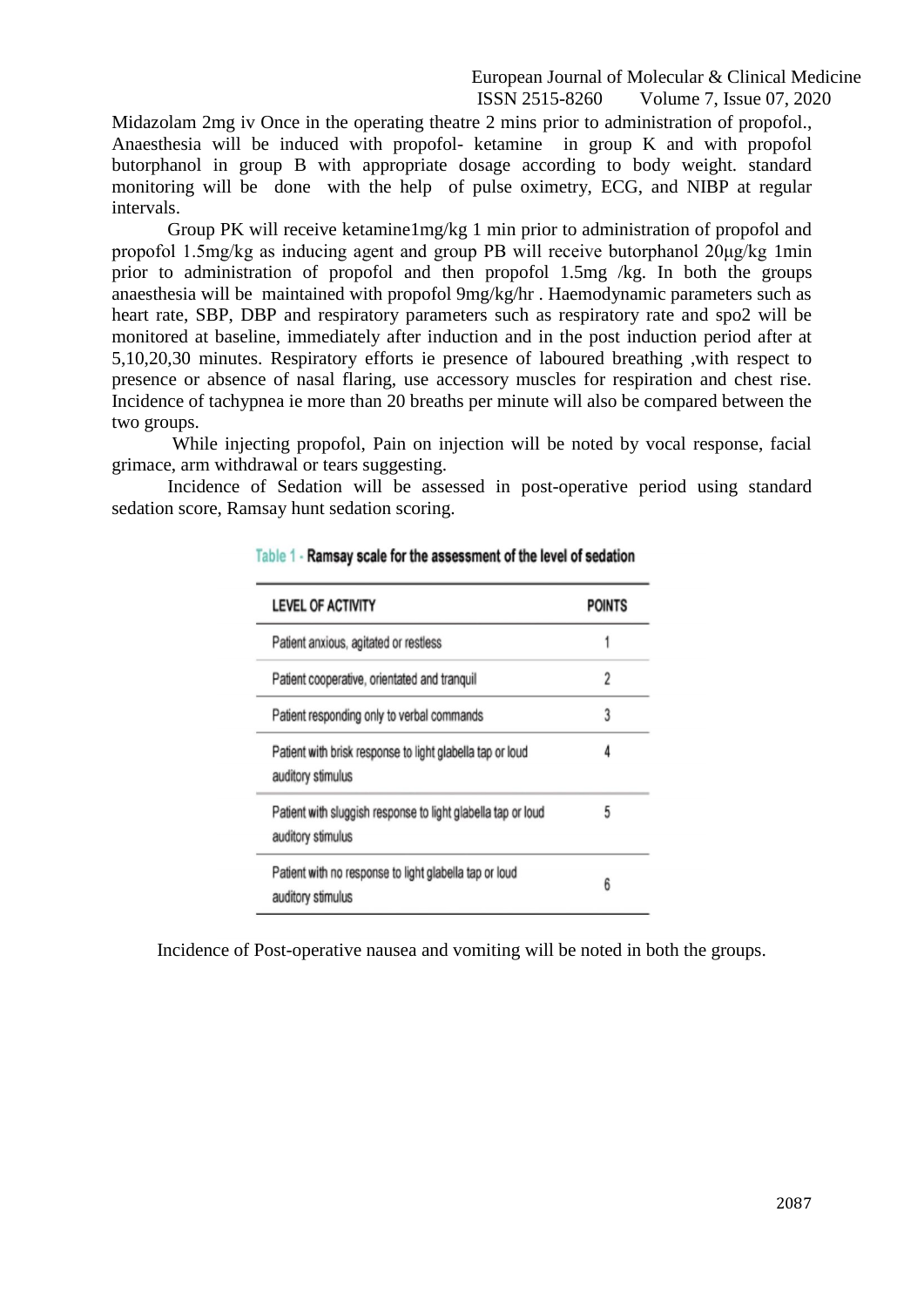## **Statistical methods:**

Statistical analysis could be done by using by using descriptive statistics ie mean, standard deviation, standard error of mean and by using inferential statistics like chi squre test, students unpaired t test. All the results would be tested at 5% level of significance

## **EXPECTED RESULTS:**

Expected outcome of this study is that the combination of Propofol-ketamine, offers a better haemodynamic and respiratory stability over propofol- butorphanol combination. Pain on injection will be better attenuated by butorphaol than ketamine.

# **DISCUSSION**

Dr. Nabin Regmi et al[8] have done a randomised double blinded study on combination of propofol with ketamine and propofol with butorphanol for day care surgeries. In this study they compared the two combinations in terms of hemodynamic and respiratory stability. The other objectives of this study were to compare the pain abolishment on injecting propofol, imvidence of postoperative sedation, nausea and vomiting .This study was conducted on 60 individuals between 16-60 yrs of age and belonging to ASA class I and ASA class II. Patients were divided into two groups of 30 each : Group-B and Group-K receiving Propofol-Butorphanol combination and Propofol-Ketamine combination respectively.Heart rate, MAP SPO2 were monitored at baseline and at every 5 mins interval after induction. The conclusion of this study was that Propofol in combination with Ketamine provided better hemodynamic and respiratory stability than Propofol in combination with Butorphanol ,however pain on injection with propofol was better controlled with Propofol-ketamine combination.<sup>[8]</sup>

P. Venkateswarlu et al[9] have done a comparative study on 60 patients undergoing short surgeries under TIVA with propofol with ketamine and propofol with butorphanol drug combination. Study population were divided into group K and group B randomly. Group K, received Propofol- Ketamine and Group B, Propofol Butorphanol. Either of the groups were induced and maintained with Propofol 1.5 mg/kg IV and Propofol 9 mg/kg/hr IV respectively. They recorded a fall in both SBP and DBP after induction in both the groups . Group B showed more variation in SBP & DBP during various intervals and no such significant difference was not found in group K. Pain on injection with Propofol was not attenuated by Butorphanol pre-treatment . Post-operative sedation was more in Group B (Propofol-Butorphanol) than in Group K (Propofol –Ketamine). They concluded that the group K ie combination of Propofol-Ketamine was found to be more effective than the other Group in terms of stability of the hemodynamic parameters as well as sedation was less after the surgery in group K. Few other studies related to general anesthetics have been reported [10-14]. Belekar reported on efficacy of Butorphanol as an adjuvant to epidural analgesia[15]. Palan and Agrawal also reported a comparative study of Butorphanol with Tramadol[16].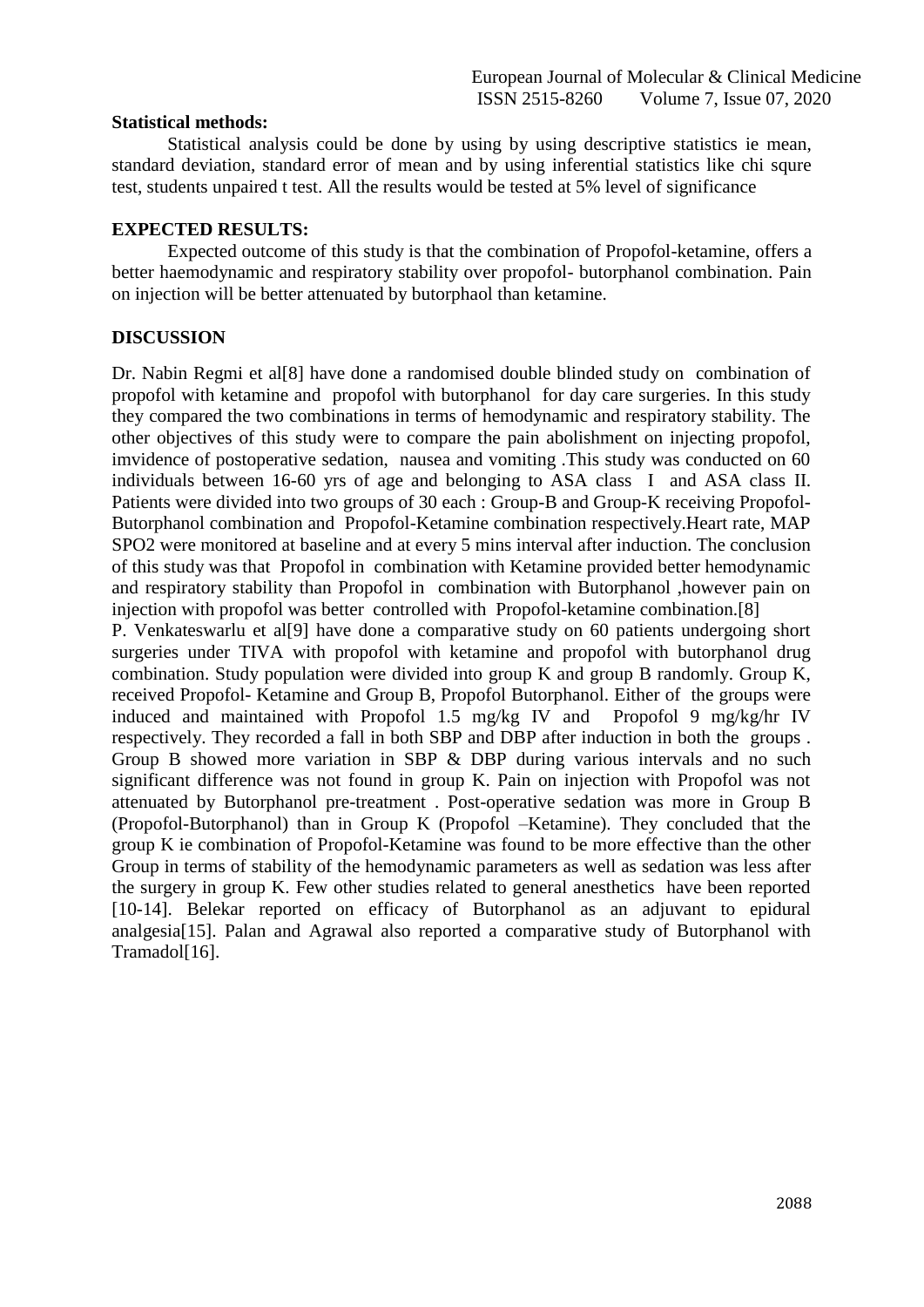# **REFERENCES**

- [1] Anderson BJ, Bagshaw O. Practicalities of total intravenous anesthesia and targetcontrolled infusion in children. Anesthesiology: The Journal of the American Society of Anesthesiologists. 2019 Jul 1;131(1):164-85.
- [2] Kumar v. *Comparative study of propofol with ketamine and propofol with butorphanol for total intravenous anaesthesia in short surgical procedures* (Doctoral dissertation, Rajiv gandhi university of health sciences).
- [3] Kumar G, Stendall C, Mistry R, Gurusamy K, Walker D. A comparison of total intravenous anaesthesia using propofol with sevoflurane or desflurane in ambulatory surgery: systematic review and meta-analysis. Anaesthesia. 2014 Oct:69(10):1138-50.
- [4] Grounds M, Snelson C, Whitehouse T, Willson J, Tulloch L, Linhartova L, Shah A, Pierson R, England K, Deanery WM. Intensive Care Society Review of Best Practice for Analgesia and Sedation in the Critical Care.
- [5] Christensen HD, Reinke LA, Rikans LE. Central Nervous System Drugs. InPharmacology 1990 (pp. 60-97). Springer, New York, NY.
- [6] Mather L. Pharmacology of Opioid Analgesic Agents—A Contemporary View. InAdvances in Pain Therapy II 1993 (pp. 14-30). Springer, Berlin, Heidelberg.
- [7] Venkateswarlu P, Kumar AK. Comparative Study of Propofol with Ketamine and Propofol with Butorphanol for Total Intravenous Anaesthesia in Short Surgical Procedures. INDIAN JOURNAL OF ANESTHESIA AND ANALGESIA. 2019:854.
- [8] Regmi NK, Khatri S, Datta PK. Comparison of Propofol-Ketamine Combination with Propofol-Butorphanol Combination for Total Intravenous Anaesthesia on Short Surgical Procedures. Journal of Nepalgunj Medical College. 2014;12(2):34-9.
- [9] Venkateswarlu P, Kumar AK. Comparative Study of Propofol with Ketamine and Propofol with Butorphanol for Total Intravenous Anaesthesia in Short Surgical Procedures. INDIAN JOURNAL OF ANESTHESIA AND ANALGESIA. 2019:854.
- [10] Singam, A., A.N. Singh, and Y.U. Chitriv. "Comparison of Intravenous Lignocaine and Dexmedetomidine for the Prevention of Propofol Injection Pain.‖ *International Journal of Pharmaceutical Research* 11, no. 4 (2019): 2035–40. [https://doi.org/10.31838/ijpr/2019.11.04.507.](https://doi.org/10.31838/ijpr/2019.11.04.507)
- [11] Gupta, D., V. Chandak, A. Singham, and P. Palsodkar. "Effectiveness of Addition of Dexamethasone as an Adjuvant to Local Anesthetic in Supraclavicular Brachial Plexus Block in a Patient Undergoing Upper Limb Orthopedic Upper Limb Surgeriesan Experimental Study.‖ *International Journal of Pharmaceutical Research* 11, no. 4 (2019): 2084–88. [https://doi.org/10.31838/ijpr/2019.11.04.517.](https://doi.org/10.31838/ijpr/2019.11.04.517)
- [12] Rajan, R., S. Gosavi, V. Dhakate, and S. Ninave. "A Comparative Study of Equipotent Doses of Intrathecal Clonidine and Dexmedetomidine on Characteristics of Bupivacaine Spinal Anesthesia.‖ *Journal of Datta Meghe Institute of Medical Sciences University* 13, no. 1 (2018): 4–8. [https://doi.org/10.4103/jdmimsu.jdmimsu\\_59\\_18.](https://doi.org/10.4103/jdmimsu.jdmimsu_59_18)
- [13] Krishnendu, S., A.V. Chandak, A. Singam, and A.R. Narkhede. "Comparative Evaluation of the Effect of Clonidine and Dexmedetomidine as Adjuncts to Lignocaine in Intravenous Regional Anaesthesia in Forearm and Hand Surgeries." *International Journal of Pharmaceutical Research* 11, no. 4 (2019): 2069–74. [https://doi.org/10.31838/ijpr/2019.11.04.514.](https://doi.org/10.31838/ijpr/2019.11.04.514)
- [14] Samruddha, R., S. Amol, and S.S. Chaudhari. "Comparing Clinical Efficacy of I-Gel ® with Baska Mask® in Adult Patients Undergoing Elective Surgical Procedures